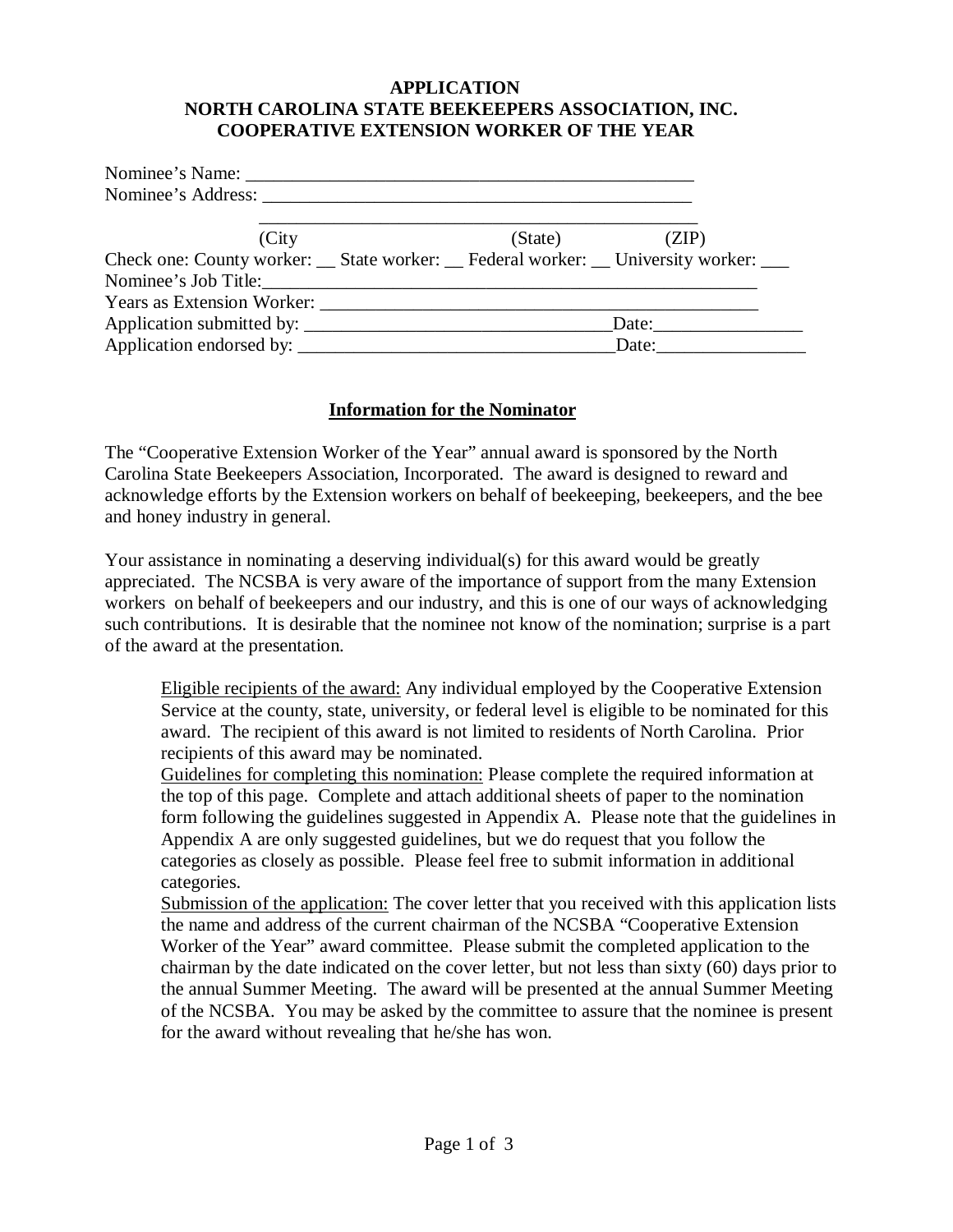## **Suggested guidelines for "Cooperative Extension Worker the Year" award**

(Please follow this numbering and category system. You may, however, add additional categories.)

- I. Public relations:
	- A. List and elaborate on the different ways the Extension Worker has promoted beekeeping in general, to the public media. Examples:

Newspaper articles:

- (a) Beekeeping events and happenings.
- (b) Honey recipes.
- (c) Meeting dates.
- 2. Radio Public Service Announcements:
	- (a) Precautions on the proper use of pesticides for gardeners, farmers, etc.
	- (b) Importance of honey bees in pollinating crops.
- 3. Radio question and answer programs
- 4. Public service announcements and appearances.
- 5. Public interviews that result in articles about beekeeping.
- 6. Assisting beekeepers or friends of beekeepers in using news media on behalf of beekeeping.
- II. Promotion of beekeeping:
	- A. List other different methods the Extension Worker has used to promote beekeeping to the public, in general. Examples:
		- 1. Newsletters.
		- Magazines articles.
		- 3. Brochures and pamphlets
		- 4. Speaking engagement etc.
- 

## III. Support of Beekeeping groups:

A. Note the different ways in which the Extension Worker has given help or aid to their local, state, or national groups. Examples:

Do they attend state level meetings?

Do they attend local meetings on a regular basis or just "show up" with a key to get into the Ag Building?

Do they assist with local programs?

- (a) Provide audio-visual equipment, etc.
- (b) Participate in actual meeting.

Does the Extension Worker give enthusiastic support of beekeeping or "just doing a job"?